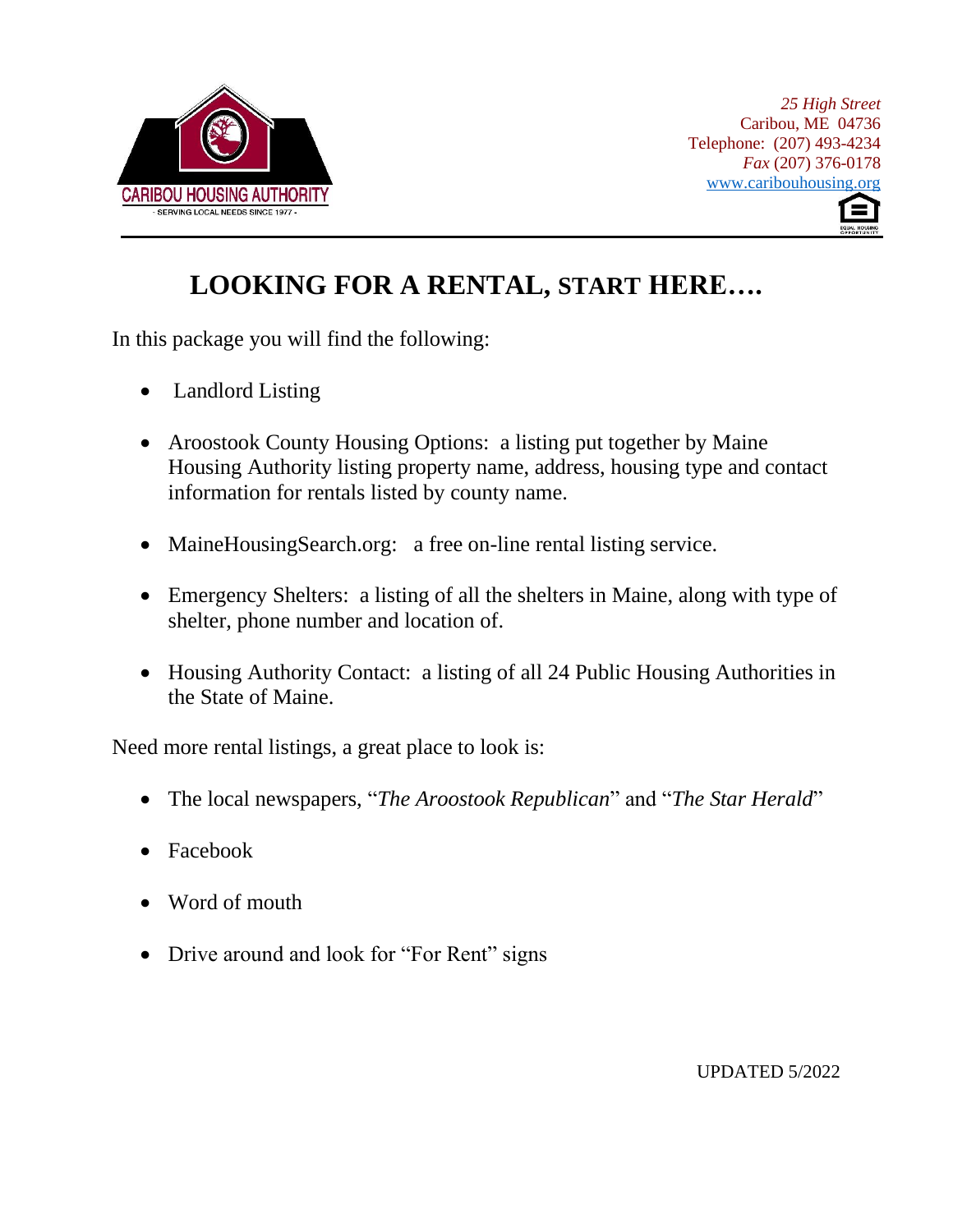# **LANDLORD LISTING**

**(**Caribou area)

| <b>OWNER</b>                                                                                                      | <b>TELEPHONE</b> |
|-------------------------------------------------------------------------------------------------------------------|------------------|
| A PLACE FOR ME, LLC<br><b>APARTMENTS</b>                                                                          | 227-4494         |
| AJM PROPERTY RENTAL PROPERTIES, LLC<br><b>APARTMENTS</b>                                                          | 551-6235         |
| <b>APARTMENTS FOR PEOPLE</b><br><b>APARTMENTS</b>                                                                 | 305-877-4108     |
| <b>BEAULIEU, MICHAEL</b><br>APARTMENTS, HOUSES & MOBILE HOMES                                                     | 498-3559 (NIGHT) |
| <b>BICKFORD, BRIAN</b><br><b>APARTMENTS</b>                                                                       | 493-4364 (DAY)   |
| <b>BINDER, ADAM</b><br><b>APARTMENTS</b>                                                                          | 538-7309         |
| <b>BOUCHARD HOLDING, LLC</b><br><b>APARTMENTS</b>                                                                 | 325-1864         |
| <b>CARIBOU GARDENS</b><br><b>APARTMENTS</b><br>• DOES NOT ACCEPT SECTION 8<br>• ELDERLY, AGE 62/ DISABLED HOUSING | 764-3396         |
| <b>CARSON, ROBERT</b><br><b>APARTMENTS</b>                                                                        | 316-9651         |
| <b>CLAYTON, MARTY</b><br><b>APARTMENTS</b>                                                                        | 455-8227         |
| <b>COLLINS, JAMES</b><br><b>APARTMENTS</b>                                                                        | 435-6247         |
| <b>COUNTRY FARM PROPERTIES</b><br><b>APARTEMTS</b>                                                                | 455-8057 (DAYS)  |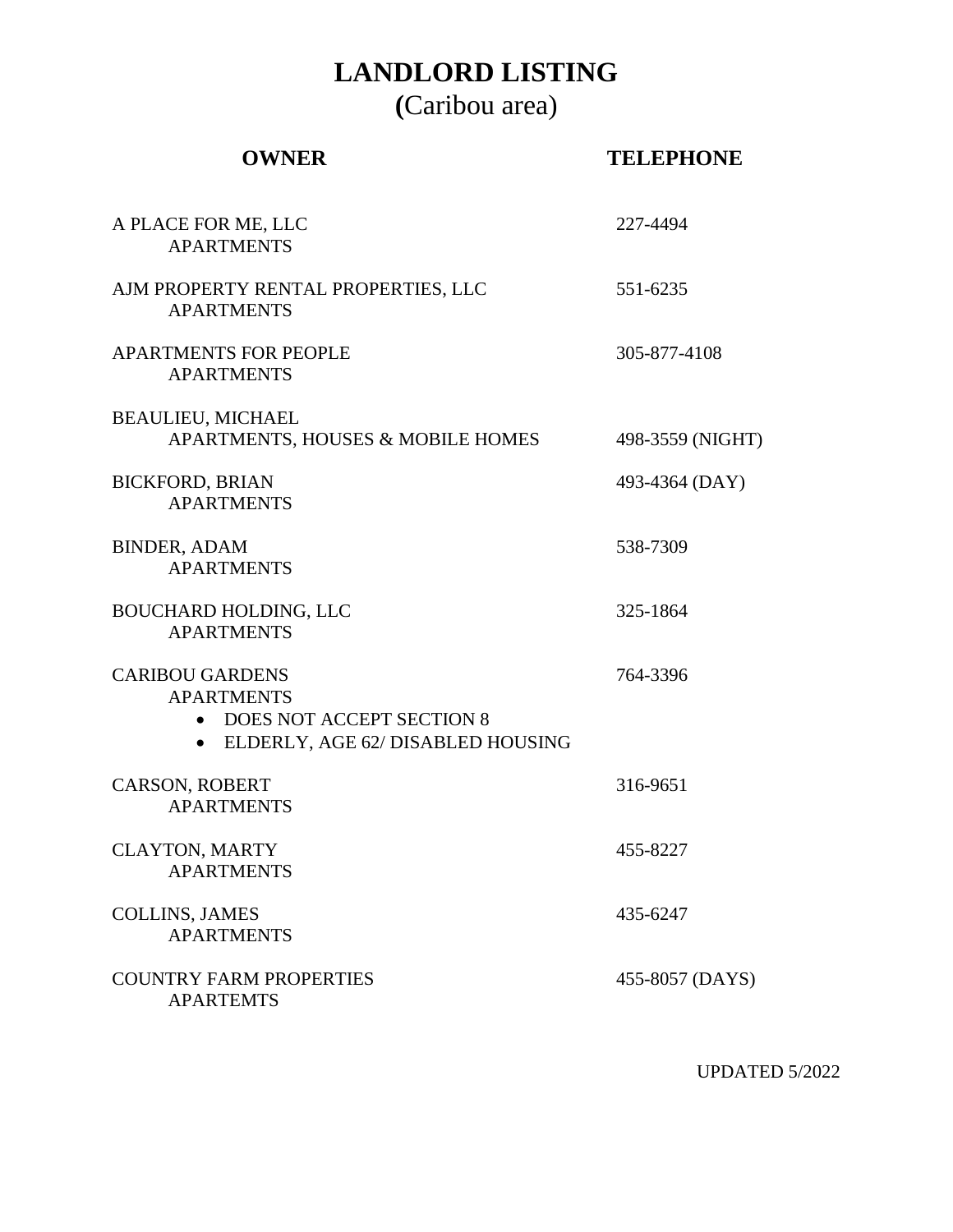COUSINS, LEWIS 227-4707 APARTMENTS

CS MANAGEMENT 498-8332 (DAYS) APARTMENTS • DOES NOT ACCEPT SECTION 8 o ELDERLY, AGE 62/DISABLED • CARIBOU - FARM VIEW, HOME FARM APTS • LIMESTONE – LIMESTONE ESTATES, MOUNTAIN VIEW • WASHBURN – WASHBURN ESTATES o FAMILY • CARIBOU - THE WILLOWS • LIMESTONE – SUNRISE CULLINS, TERRY 227-2484 APARTMENTS CYR APRTMENTS 907-0707 APARTMENTS CYR, JAMES APARTMENTS 493-4827 FACILITIES, INC 498-3709 APARTMENTS & HOUSES FERN, PREY 325-1188 APARTMENTS FIELDSTONE LEASING & DEVELOPMENT, LLC 712-4935 APARTMENTS FROST, NICK 551-8144 APARTMENTS GAGNON, ANGELA 554-8911 APARTMENTS GDN RENTALS 227-0299 APARTMENTS EAST TOWN RENTALS, LLC 484-2897

APARTMENTS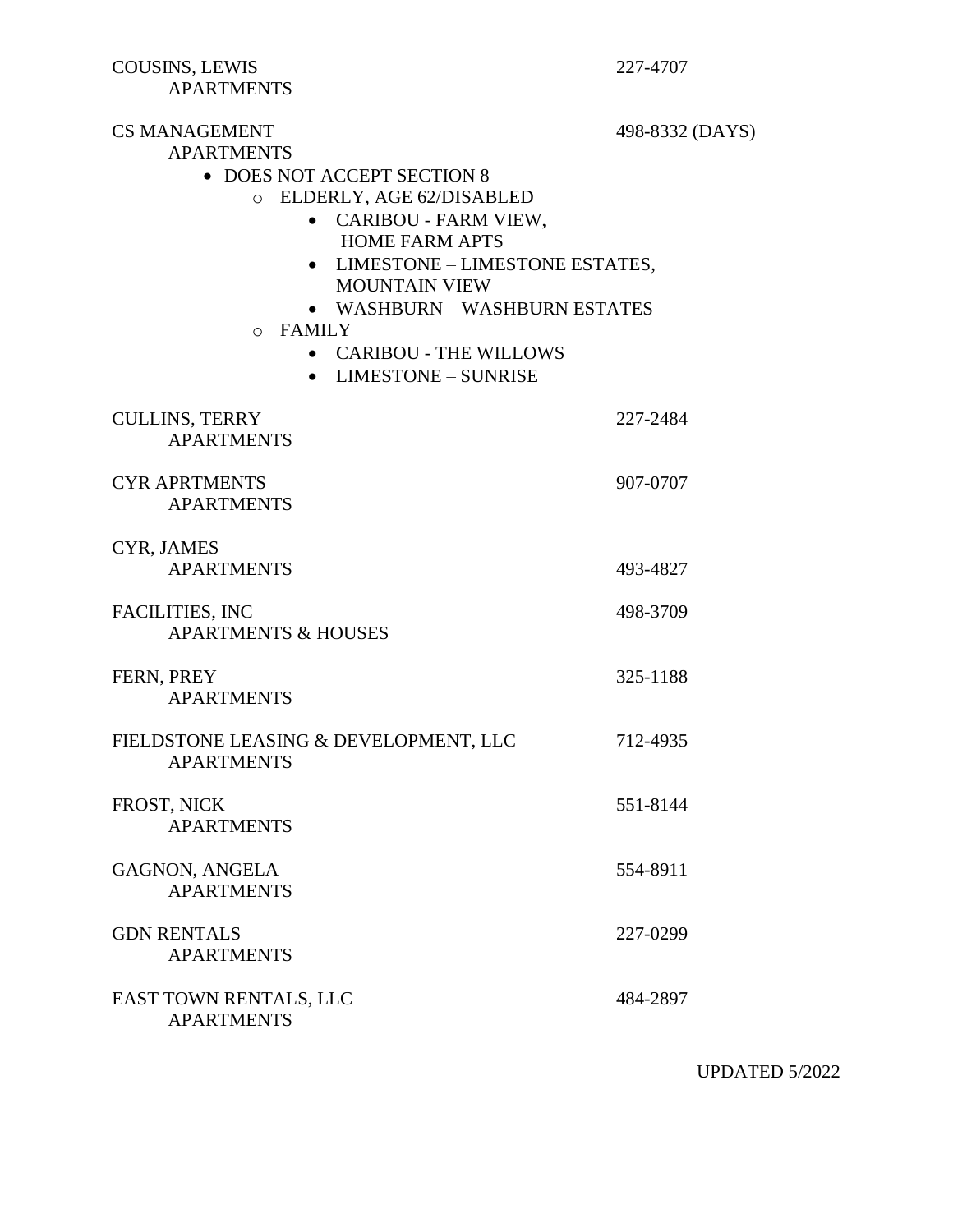| <b>GILLESPIE, PETER</b><br><b>APARTMENTS</b>                                        | 919-523-0008                           |
|-------------------------------------------------------------------------------------|----------------------------------------|
| <b>GND RENTALS</b><br><b>APARTMENTS</b>                                             | 207-227-0299                           |
| <b>INLANDWINDS HOUSING &amp; PROPERTY MGMT</b><br><b>DUPLEX APARTMENTS</b>          | 551-9998                               |
| JANDREAU, LAWRENCE<br><b>MOBILE HOMES</b>                                           | 551-3365                               |
| <b>JANDREAU, ROBERT</b><br><b>MOBILE HOMES</b>                                      | 493-7756                               |
| LABBE, WILL<br><b>APARTMENTS &amp; HOUSES</b>                                       | 498-8572 (DAYS)<br>498-4071 (EVENINGS) |
| LSS HOLDINGS, INC<br><b>MOBILE HOMES</b>                                            | 227-4501                               |
| MCINTYRE, DAVID & PHYLLIS<br><b>APARTMENTS &amp; HOUSES</b>                         | 492-8581                               |
| MAINE DEVELOPMENT ASSOCIATES, INC.<br><b>APARTMENTS</b><br>• NORTH RIDGE APARTMENTS | $1-800-639-1747$ (DAY)                 |
| MAINLEY RENTALS AROOSTOOK<br><b>APARTMENTS</b>                                      | 498-2900                               |
| NEWELL, LARRY<br><b>APARTMENTS &amp; HOUSES</b>                                     | 498-8195                               |
| NONKEN, REED & SUSAN<br><b>HOUSES</b>                                               | 325-2112                               |
| RICHARDS, STEPHEN<br><b>APARTMENTS</b>                                              | 498-3222                               |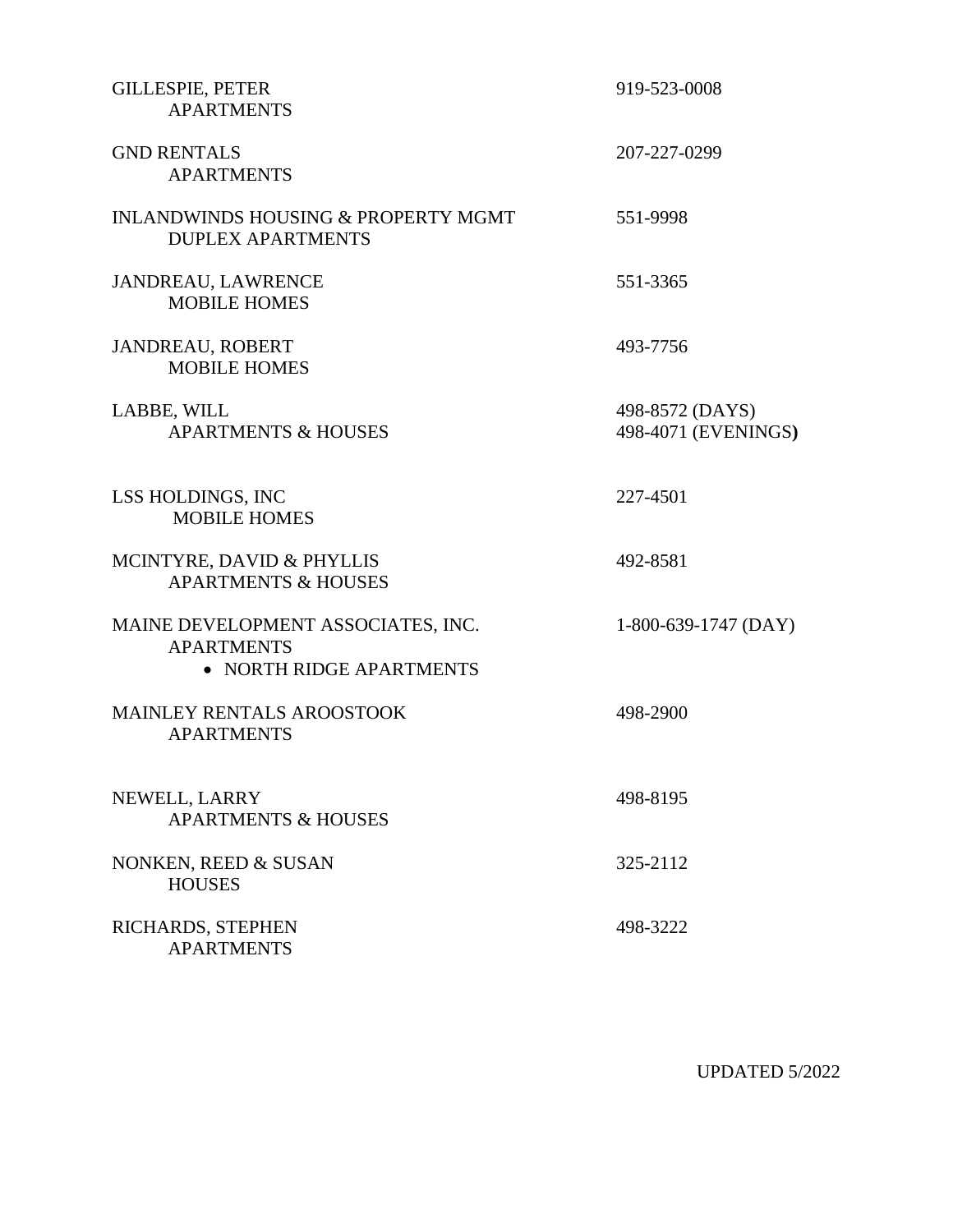#### RLW MANAGEMENT 498-3097

#### APARTMENTS

• ACCEPTS SECTION -

- o BEN MANNOR
- o BRIDGEHAM HOUSE
- o COUNTRYSIDE ESTATES
- o EASTERN AUTO
- o HILLTOP TERRACE
- o LANCASTER HOUSE
- o LINWOOD MANNOR
- o LEE ESTATES
- o LYNDON DEVELOPMENT
- o MAIN STREET MANOR
- o MARIE MANOR
- DOES NOT ACCEPT SECTION 8
	- o ELDERLY, AGE 62/ DISABLED HOUSING
		- **LYNDON HEIGHTS**
		- **TOWNVIEW ESTATES**
	- o FAMILY HOUSING
		- **■** MILL PARK

| ROYALL, INC                          | 227-9170     |
|--------------------------------------|--------------|
| <b>APARTMENTS</b>                    |              |
| <b>ROSE ACRES</b>                    | 498-3622     |
| <b>APARTMENTS</b>                    |              |
| • ELDERLY, AGE 62 / DISABLED HOUSING |              |
| <b>SMITH, BRANDON</b>                | 227-8090     |
| <b>APARTMENTS</b>                    |              |
| THERIAULT APARTMENTS                 | 498-6731     |
| <b>APARTMENTS</b>                    |              |
| THERIAULT, NORMAN                    | 498-6401     |
| <b>APARTMENTS</b>                    |              |
| THOMPSON, ADAM                       | 227-4002     |
| <b>APARTMENTS</b>                    |              |
| WFRS PROEPRTY MANATEMENT             | 508-372-9114 |
|                                      |              |

APARTMENTS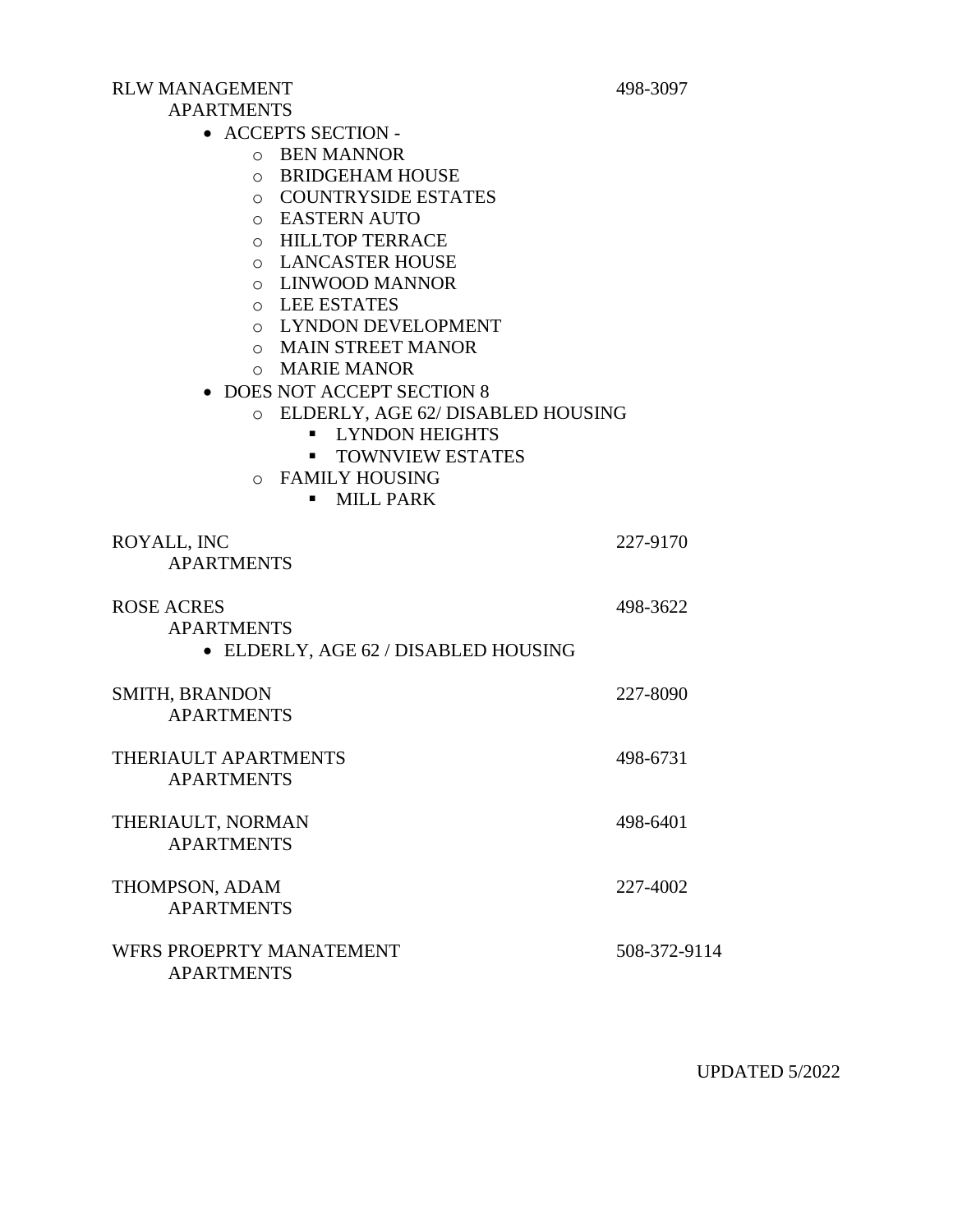## **WEBSITES**

#### FACEBOOK GROUPS

- *"AROOSTOOK COUNTY MAINE, HOMES FOR SALE, LAND, HOMES & APARTMENTS FOR RENT"*
- *"AROOSTOOK COUNTY HEARTLAND REAL ESTATE, SELL, RENT, LIST & RENT TO OWN"*
- *"AROOSTOOK COUNTY FOR RENT"*
- *"AROOSTOOK COUNTY APARTMENTS AND HOUSES FOR RENT OR SALE"*

### MAINE HOUSING SEARCH

• MAINEHOUSINGSEARCH.ORG

## **OTHER COMMUNITIES**

| <b>CB MATTSON</b><br><b>APARTMENTS</b><br><b>NEW SWEDEN</b><br>$\bullet$<br>• DOES NOT ACCEPT SECTION 8                                                            | 896-3479       |
|--------------------------------------------------------------------------------------------------------------------------------------------------------------------|----------------|
| <b>C&amp;C REALTY</b><br><b>APARTMENTS</b><br>• MADAWASKA<br>O ELDERLY, AGE 62 / DISABLED HOUSING<br><b>HOULTON</b><br>$\circ$ 55 + YEARS OF AGE                   | 621-7700       |
| <b>OUELLETTE, PAUL</b><br><b>APARTMENTS</b><br>• FORT KENT                                                                                                         | 834-3855       |
| <b>SCOVIL APARTMENTS</b><br><b>APARTMENTS</b><br><b>BRIDGEWATER</b><br>$\bullet$<br>• FORT FAIRFIELD<br><b>MARS HILL</b><br>$\bullet$<br>PRESQUE ISLE<br>$\bullet$ | 425-3192       |
| SHIRETOWN PROPERTIES, LLC<br><b>APARTMENTS</b>                                                                                                                     | 749-9369       |
|                                                                                                                                                                    | UPDATED 5/2022 |